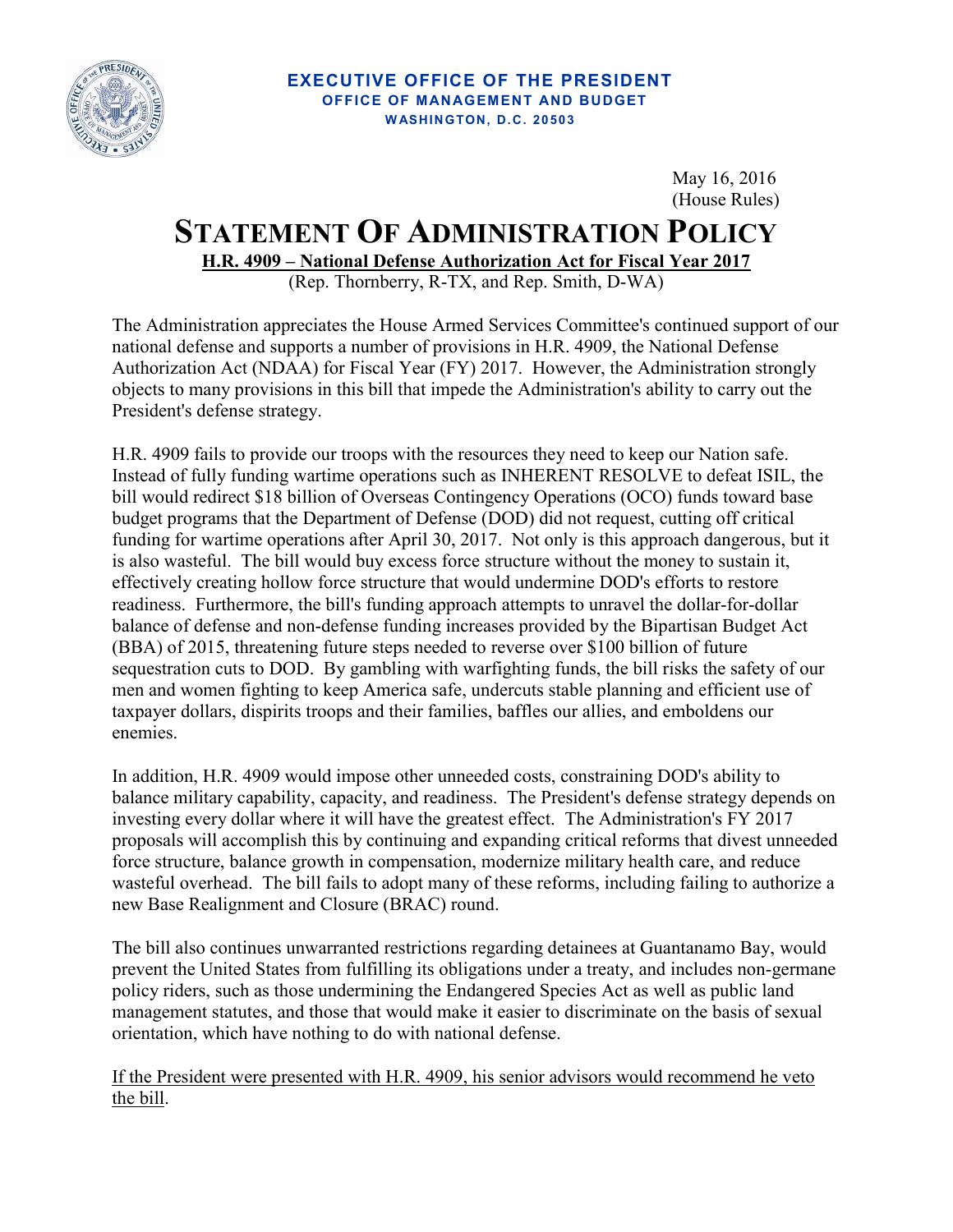The Administration looks forward to working with the Congress to address these and other concerns, a number of which are outlined in more detail below, and urges the Congress to work in a bipartisan fashion to make necessary changes to the bill. The Administration also looks forward to reviewing the bill's classified annex and working with the Committee to address any concerns on classified programs.

Reduction, Expiration, and Misuse of OCO Funds: The Administration strongly objects to the bill's proposal to substitute \$18 billion of the Department's OCO request with \$18 billion of unsustainable base budget programs that do not reflect the Department's highest joint priorities. This approach creates a hollow force structure and risks the loss of funding for critical overseas contingency operations. This gimmick is inconsistent with the BBA, which provided equal increases for defense and non-defense spending as well as the certainty needed to prosecute the counter-ISIL campaign, protect readiness recovery, modernize the force for future conflicts, and keep faith with service members and their families.

Provisions in the bill that would cause OCO funds in military personnel, operation and maintenance, defense health program, and working capital funds accounts to expire on April 30, 2017 are unacceptable. Shortchanging wartime operations by \$18 billion and cutting off funding in the middle of the year introduces a dangerous level of uncertainty for our men and women in uniform carrying out missions in Afghanistan, Iraq, Syria, and elsewhere. Our troops need and deserve guaranteed, predictable support as they execute their missions year round, particularly in light of the dangers they face in executing the country's ongoing overseas contingency operations.

Counter Islamic State in Iraq and the Levant (ISIL) Efforts: The Administration strongly objects to the bill's proposal to cut OCO funding for U.S. efforts to counter ISIL and to prevent the availability of critical counter-ISIL funds after April 2017. Reducing funding for train and equip activities in Iraq and Syria and cutting off funding mid-year would inhibit the U.S. military's ability to work with the Government of Iraq (GoI), the Syrian opposition, and other local forces to combat ISIL; interrupt ongoing U.S. support for forces on the ground in the middle of the year; and call into question the reliability of the U.S. commitment to support its partners.

The Administration also strongly objects to provisions in sections 1221 and 1222, which would further hamper the United States' ability to counter ISIL. A unified Iraq led by a multisectarian government is a U.S. national security interest, but the bill's approach for supporting the Kurdish forces contradicts stated U.S. policy of countering ISIL "by, with, and through" the GoI. Current policy has not inhibited U.S. support to Kurdish or Sunni forces, who with the Iraqi Army have reclaimed territory from ISIL control. In addition, the requirement that not more than 75 percent of the authorized funds under section 1222 may be obligated or expended until after the Secretaries of Defense and State submit a plan to the Congressional Committees to retake and hold Mosul limits the U.S. ability to respond to evolving needs of Iraqi forces as necessary to successfully support their campaign against ISIL. Finally, the expansion of a Secretary of Defense reprogramming certification requirement in section 1221 would add unnecessary bureaucracy, hamper the Department's ability to support the warfighter in a timely and flexible manner, and risk jeopardizing acceleration and effectiveness of the counter-ISIL campaign in Syria.

Guantanamo Detainee Provisions: The Administration strongly objects to several provisions of the bill that relate to the detention facility at Guantanamo Bay, Cuba. As the Administration has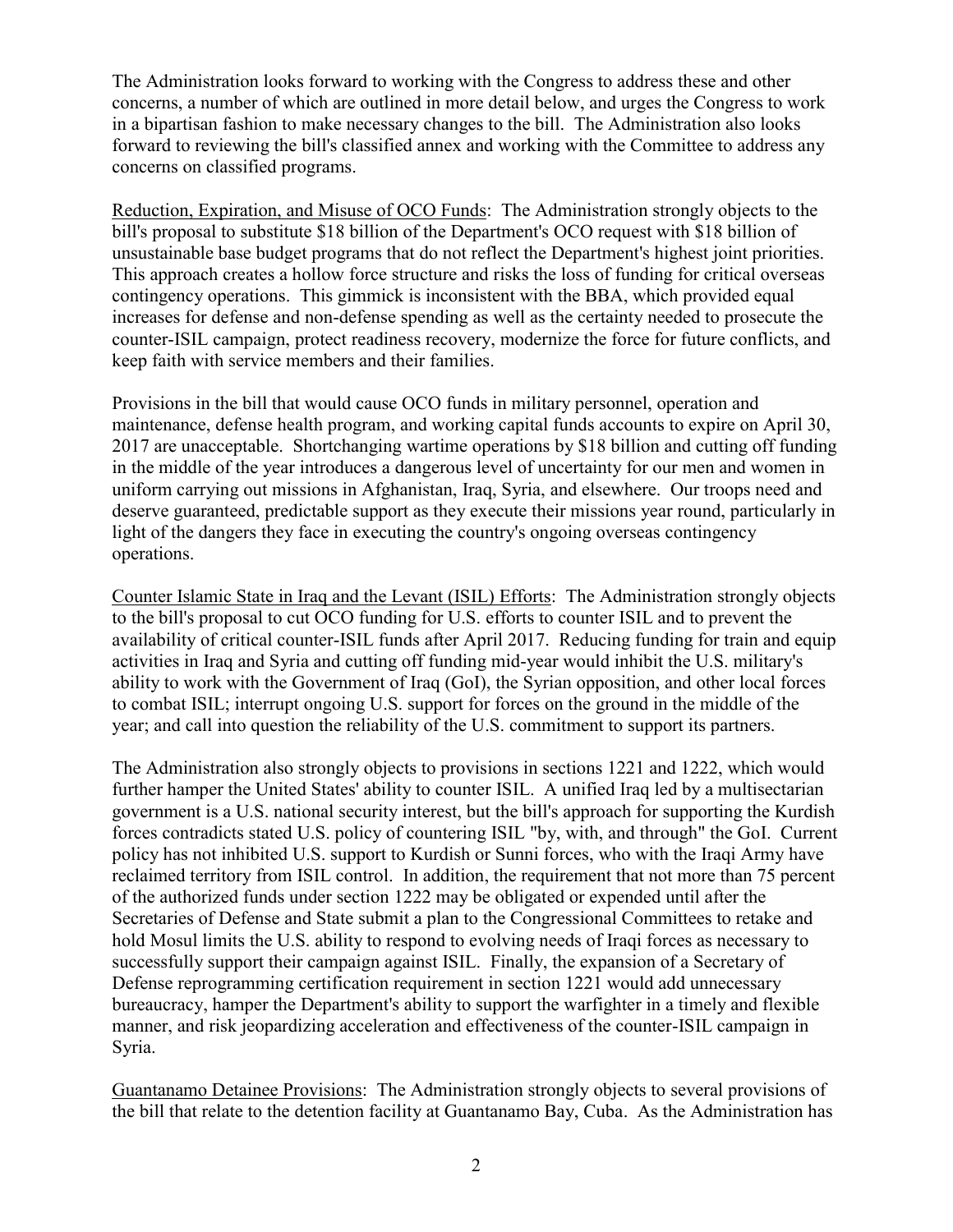said many times before, operating this facility weakens our national security by draining resources, damaging our relationships with key allies and partners, and emboldening violent extremists. In February, the Administration submitted a comprehensive plan to safely and responsibly close the detention facility at Guantanamo Bay, Cuba, and to bring this chapter of our history to a close. Rather than taking steps to close the facility, this bill aims to extend its operation. Sections 1032 and 1033 would continue to prohibit the use of funds to transfer Guantanamo detainees to the United States or even to construct or modify any facility in the United States to house detainees. These restrictions would limit the ability of the Executive Branch to take the steps necessary to develop alternative locations for a detention facility, and from fulfilling its commitment to close the facility at Guantanamo. The bill would also leave in place onerous restrictions on the transfer of detainees to foreign countries, and section 1034 would, in some cases, seek to prohibit certain transfers entirely. The President has objected to the inclusion of these and similar provisions in prior legislation. These restrictions are unwarranted and threaten to interfere with the Executive Branch's ability to determine the appropriate disposition of detainees and its flexibility to determine when and where to prosecute them, based on the facts and circumstances of each case and our national security interests, and when and where to transfer them consistent with our national security and our humane treatment policy. Sections 1032 and 1034 would, moreover, violate constitutional separation of powers principles, and section 1034 could in some circumstances interfere with the ability to transfer a detainee who has been granted a writ of habeas corpus.

Military End Strength: The Administration strongly objects to sections 401 and 411, which would establish end strength levels above the President's Budget request for Active and Reserve Forces as of September 30, 2017. These provisions would force the Department to take additional risk in training and readiness of the current force, as well as investment in and procurement of future capabilities. In addition, the Administration objects to section 402, which would establish a new minimum active-duty end strength for the Army, Marine Corps, and Air Force as of September 30, 2017. Adding unnecessary end strength in the manner proposed in the bill would invite a significant, unacceptable risk of creating a future hollow force, in which force structure exists, but the resources to make it ready do not follow. The Administration urges support of the Department's plan, which reflects sound strategy and responsible choices among capacity, capabilities, and current and future readiness.

TRICARE Reform: The Administration appreciates the Committee's support for the transition to two TRICARE programs, TRICARE Prime and Preferred. However, sections 701 and 704 would eliminate almost all of the savings (\$200 million in FY 2017 and \$7 billion through FY 2021) contained in the Administration's proposal and instead add almost \$1 billion in costs to the Defense Health Program. It also creates a complex system of separate benefits for members and retirees based on their dates of initial entry into military service. Further, the proposed pharmacy co-pay adjustments and reasonable enrollment fee for TRICARE for Life participants were rejected. The Administration believes strongly that the President's FY 2017 Military Health System (MHS) benefit reform package represents a reasonable and financially sound proposal for our beneficiaries. We look forward to working with the Congress on needed TRICARE reforms as part of a comprehensive package of MHS reforms.

Modifications to the Newly-Created Military Retirement System: The Administration appreciates the flexibility provided by section 622 and urges the Congress to support the use of continuation pay for service members with up to 16 years of service, given varying retention rates across career fields and the military departments. However, the Administration is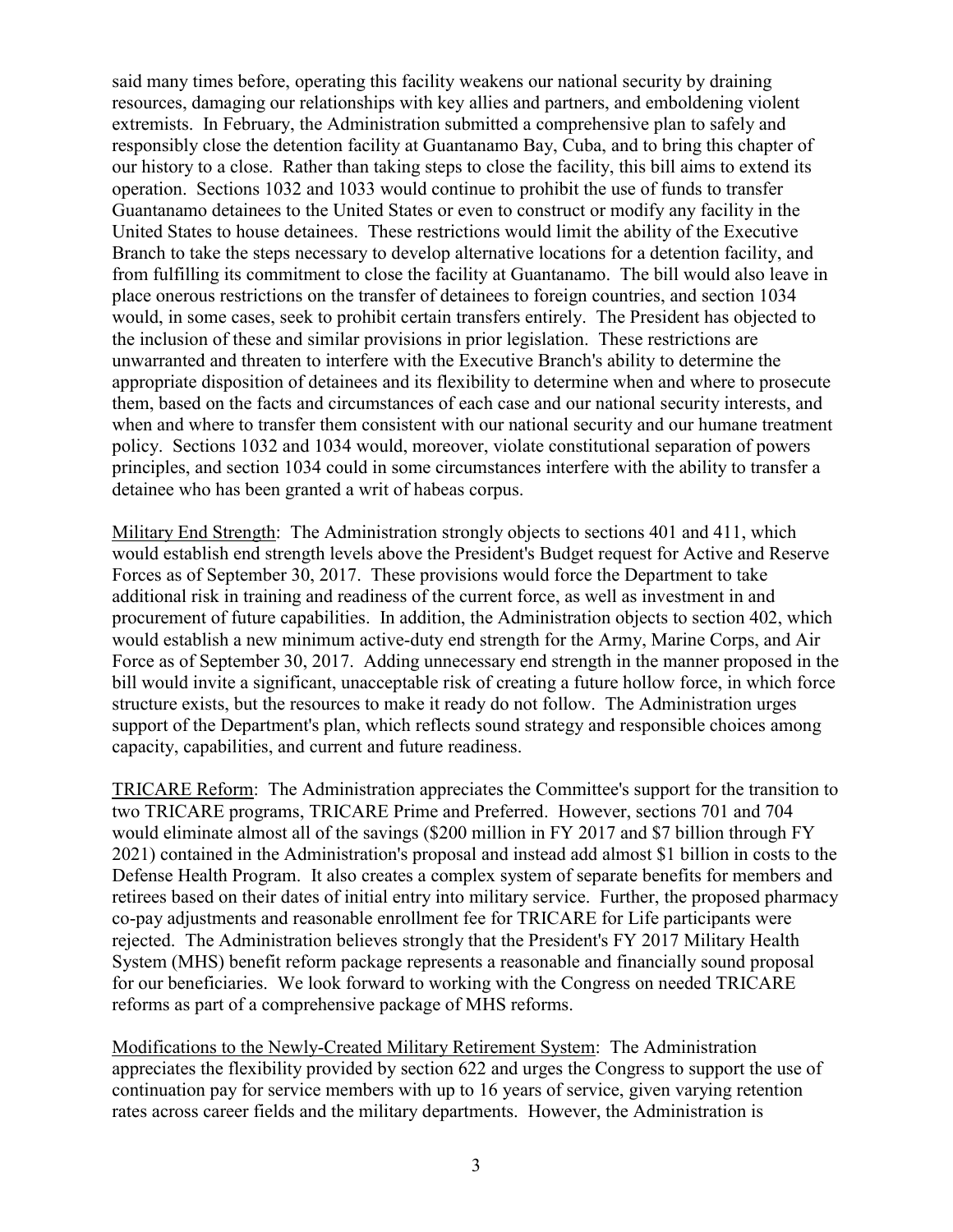concerned about mandating a 2.5 monthly basic pay multiplier for continuation pay for all members. Allowing DOD greater flexibility to adjust the timing and amount of continuation pay would allow military services to shape the force more effectively and efficiently.

Military Pay Raise: The Administration objects to section 601. This section places restrictions on the President's authority to set an alternative pay adjustment for members of the uniformed services at 1.6 percent basic pay, which would save \$336 million in FY 2017 and \$2.2 billion through FY 2021. The President's FY 2017 pay proposal would allow the Department to achieve a proper balance between DOD's obligation to provide competitive pay to service members and its responsibility to provide troops the finest training and equipment possible.

Prohibition on Conducting Additional Base Realignment and Closure (BRAC) Round: The Administration strongly objects to section 2702 and strongly urges the Congress to provide BRAC authorization as requested so that DOD can make better use of scarce resources. In addition to addressing every previous Congressional objection to BRAC authorization, the Department recently conducted a DOD-wide parametric capacity analysis which demonstrates that the Department has 22 percent excess capacity. Additionally, the Administration's BRAC legislative proposal includes several changes that respond to Congressional concerns regarding cost. Specifically, the revised BRAC legislation requires the Secretary to certify that BRAC will have the primary objective of eliminating excess capacity and reducing costs; emphasizes recommendations that yield net savings within five years (subject to military value); and limits recommendations that take longer than 20 years to pay back.

Rocket Propulsion System Development Program: The Administration appreciates the amended language to section 1608 of the FY 2015 NDAA to authorize up to 18 RD-180 engines, ensuring a necessary and cost-effective bridge to American-made launch services. However, the Administration strongly objects to section 1601, which would place restrictions on the funds to eliminate the Nation's use of these engines for national security space launches. The Committee's approach overemphasizes one component of a launch vehicle and, in doing so, risks the successful and timely fielding of new domestic launch systems. The Administration is committed to developing new American-made propulsion systems as part of these new launch vehicles, but this should be done in accordance with well-accepted systems engineering principles and not arbitrary funding allocations.

The Administration also strongly objects to the direction in section 1601 requiring the acquisition of Government purpose rights and technical data for any new rocket propulsion system. Complying with this direction is not feasible as it would likely require re-negotiation of the current development contracts, thereby delaying the delivery of the new domestic capabilities beyond 2019. Pursuing such robust data rights would also undermine the very nature of the public-private partnerships, require significantly more Government funding, and risk further industry investment and participation. The Administration's public-private partnerships are successfully leveraging willing private investment to develop commercially viable launch vehicles, and this has already saved taxpayers nearly \$200 million, while maintaining access to the data that the Government needs. These partnerships could save taxpayers more than \$500 million through 2019 and deliver valuable capabilities for the Nation and benefits to our economy faster than the Committee's approach.

Availability of Funds for Retirement or Inactivation of Ticonderoga-Class Cruisers or Dock Landing Ships: The Administration strongly objects to section 1024, which would prohibit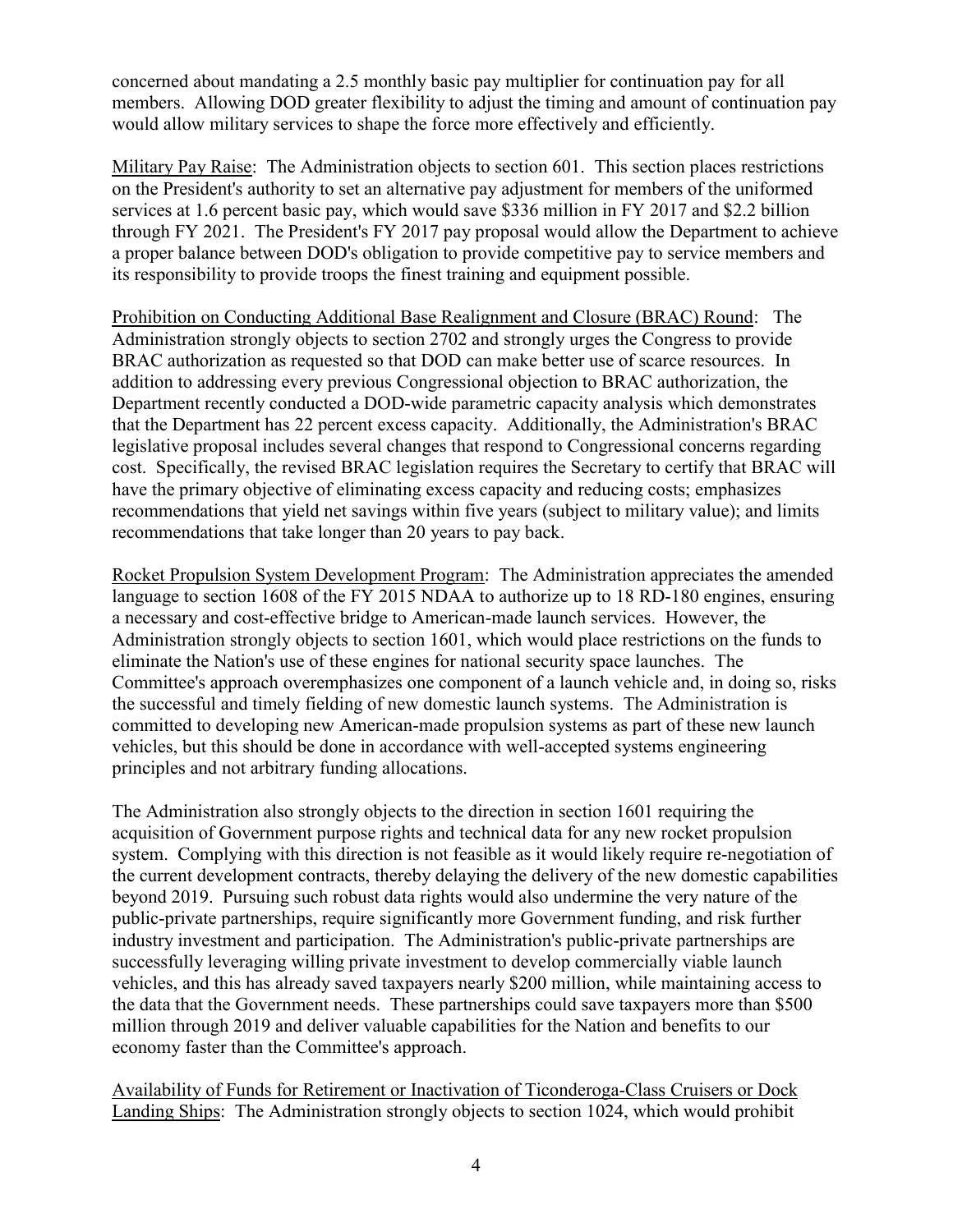obligating or expending FY 2017 funds to retire, prepare to retire, inactivate, or place in storage more than six cruisers and one dock landing ship. This provision would prevent the Navy from executing its phased modernization approach for maintaining an effective cruiser and dock landing ship force structure while balancing scarce operations and maintenance funding. It also would significantly reduce planned savings, accelerate the retirement of all Ticonderoga-Class cruisers, and create obsolescence of Air Defense Commander platforms resulting in a significant surface combatant shortfall in 2030. When compared to the cruiser phased modernization plan proposed in the FY 2017 President's Budget, the proposed language of this section would require an additional \$3.2 billion across the Future Years Defense Program (FYDP) to fund manpower, maintenance, modernization, and operations.

In addition, the prohibition on obligating more than 75 percent of funds made available for the Office of the Secretary of Defense (OSD) until the Secretary of the Navy enters into ship modernization contracts would require significant reductions in manpower over and above the 25 percent reduction planned in the FY 2017 President's Budget for OSD, as well as curtailed spending for joint force readiness programs such as the Commanders Exercise and Engagement Training Transformation and the Readiness and Environment Protection Integration Program.

Littoral Combat Ships (LCS): The Administration strongly objects to the bill's proposal to increase the purchase of LCS in FY 2017 from two to three as noted in the table supporting Section 4013, Shipbuilding and Conversion line number 11. The Administration reduced from 52 to 40 the total number of LCS and Frigates (FF) the Navy will purchase over the life of the program. A combined 40 LCS and FF will allow for the Department to invest in advanced capabilities across the fleet and will provide sufficient capacity to meet the Department's warfighting needs and to exceed recent presence levels with a more modern and capable ship than legacy mine sweepers, frigates, and coastal patrol craft they will replace. By funding two LCS in FY 2017, the President's Budget ensures that both shipyards are on equal footing and have robust production leading up to the competition to select the shipyard that will continue the program. Both LCS yards will remain active for five or more years. This competitive environment ensures the best price for the taxpayer on the remaining ships, while also achieving savings by down-selecting to one shipyard. The bill prevents the use of resources for higher priorities to improve the Department's warfighting capability, like undersea, other surface, and aviation investments.

Coalition Support Fund (CSF): The Administration objects to section 1212, which would make \$450 million of CSF to Pakistan ineligible for the Secretary of Defense's waiver authority unless the Secretary provides a certification to the Congressional defense committees. We share the Committee's concerns regarding the threat posed to our forces and interests in Afghanistan by the Haqqani Network, and we continue to engage with Pakistan at the highest levels regarding the need for concerted action specifically against the group. However, the restriction in section 1212 would unnecessarily complicate progress in our bilateral relationship on this issue and would limit the Secretary of Defense's ability to act in the U.S. national security interest. The Administration is also disappointed that the committee did not modify CSF authority to allow DOD to reimburse coalition nations that support U.S. efforts in Afghanistan and to counter the Islamic State in Iraq and the Levant, as requested. This limitation could hamper the United States' ability to counter terrorists and to support our allies in the region, including partners who have the capability to perform the Counter-ISIL mission, but who lack the funds to pay for a deployment and sustainment of operations in Iraq or Syria. Lastly, the Department asks the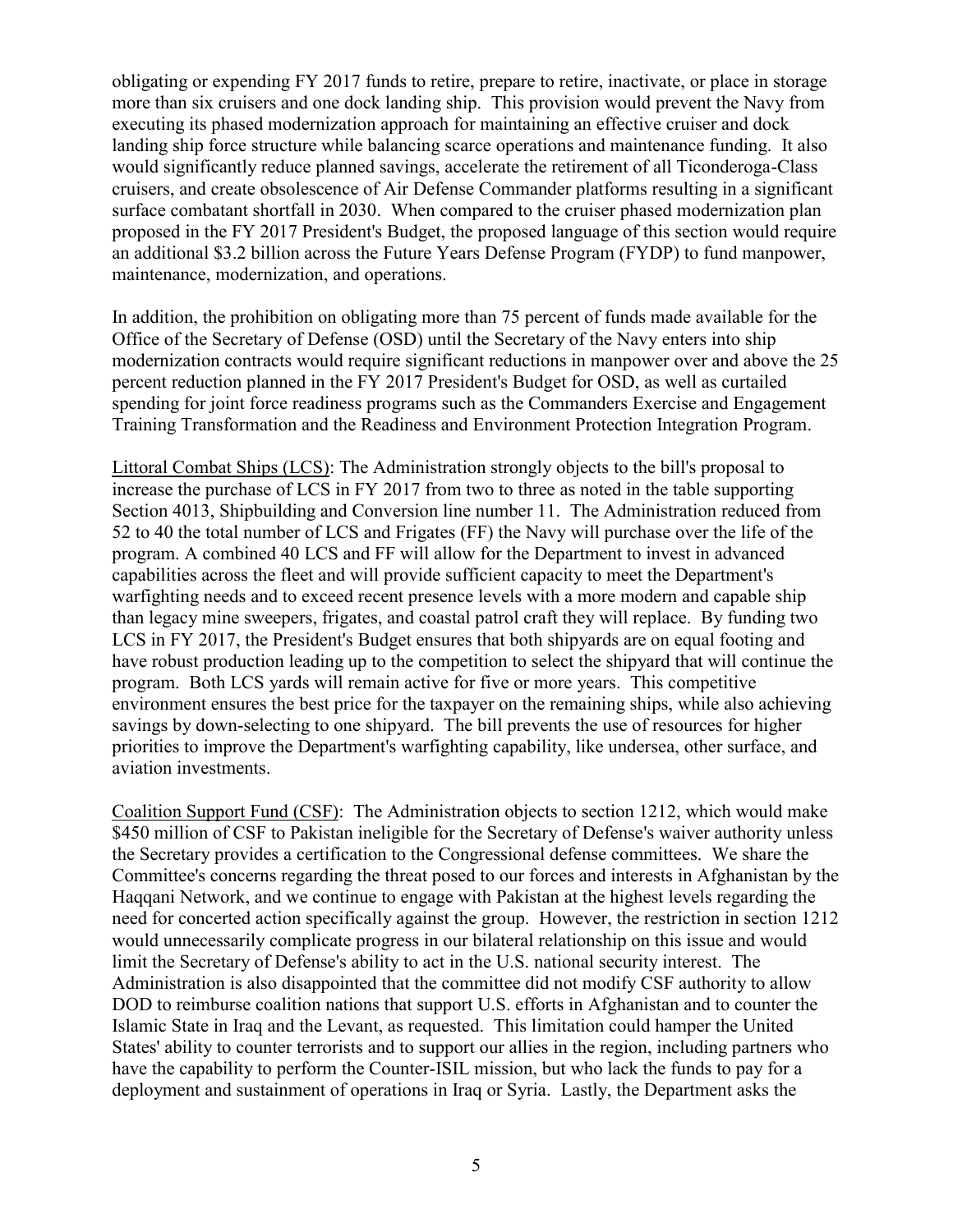Congress to retain the authority to make certain funds available to support stability activities in the Federally Administered Tribal Areas as provided in section 1212(f) of the FY 2016 NDAA.

Counterterrorism Partnerships Fund (CTPF): The Administration objects to the reduction of \$250 million of CTPF in section 1510 because it would limit a valuable partnership-focused approach to counterterrorism. Reducing CTPF precludes DOD from continuing important security assistance programs begun in FY 2016. The Administration strongly encourages the Congress to authorize the \$1 billion originally requested to continue support for CTPF activities in FY 2017.

Reduction in the Number of Navy Carrier Air Wings: The Administration objects to Carrier Air Wing Restoration in section 4303. The elimination of the tenth Carrier Air Wing proposed in the FY 2017 President's Budget optimizes Carrier Air Wing force structure to meet Global Force Management Allocation Plan demand, sustains the health and wholeness of Naval Aviation, and generates \$926 million in FYDP savings. Additionally, if forced to retain the tenth Carrier Air Wing, the Navy would require an additional \$48 million in FY 2017 for military personnel and an additional increase of 1,167 in end strength above the objectionable end strength increase already in the bill.

Joint Intelligence Analysis Complex (JIAC): The Administration strongly objects to the bill's omission from section 2301(b) of authorization for expending funds associated with the \$53.1 million needed for phase three (of three) of construction of the JIAC at Royal Air Force (RAF) Croughton, United Kingdom. This important project recapitalizes critically deficient facilities by consolidating and relocating RAF Molesworth operations and missions in support of United States European Command (USEUCOM), United States Africa Command (USAFRICOM), and the North Atlantic Treaty Organization (NATO). The Administration also strongly objects to section 1623, which would restrict the Department's hiring of critically-needed intelligence professionals specializing in Russia at a time when the Russian threat to the United States and our European allies is increasing and requires redoubled intelligence collaboration. In March 2016, pursuant to requirements in the FY 2016 NDAA, the FY 2016 Intelligence Authorization Act, and the FY 2016 Department of Defense Appropriations Act, the Department certified that RAF Croughton remains the optimal location for recapitalization of the JIAC, that Lajes Air Field in Portugal is not an optimal location for the JIAC, and there are no alternative uses for Lajes Air Field. Delays in the JIAC project jeopardize \$74 million in annual savings that will be achieved once RAF Molesworth and RAF Alconbury, which currently host and support the USEUCOM/USAFRICOM/NATO intelligence mission, are able to close as scheduled.

Alternative Fuels: The Administration strongly objects to section 311, which would dilute the public policy established by section 526 of the Energy Independence and Security Act of 2007 (contracting requirements for alternative or synthetic fuel) -- a law passed with strong bipartisan support that provides a sound framework for the development of future alternative fuels. A diverse approach to energy security, one that includes both conventional and new sources, will benefit the economy and enhance our military capability.

Limitation on Availability of Funds for Acceleration of Nuclear Weapons Dismantlement: The Administration strongly objects to section 3118 which puts unnecessary restrictions on the ability of the President to exercise his responsibilities to manage the nuclear arsenal. The Administration also strongly objects to the reduction in funding for accelerated dismantlement of retired nuclear warheads. The United States has a considerable backlog of retired warheads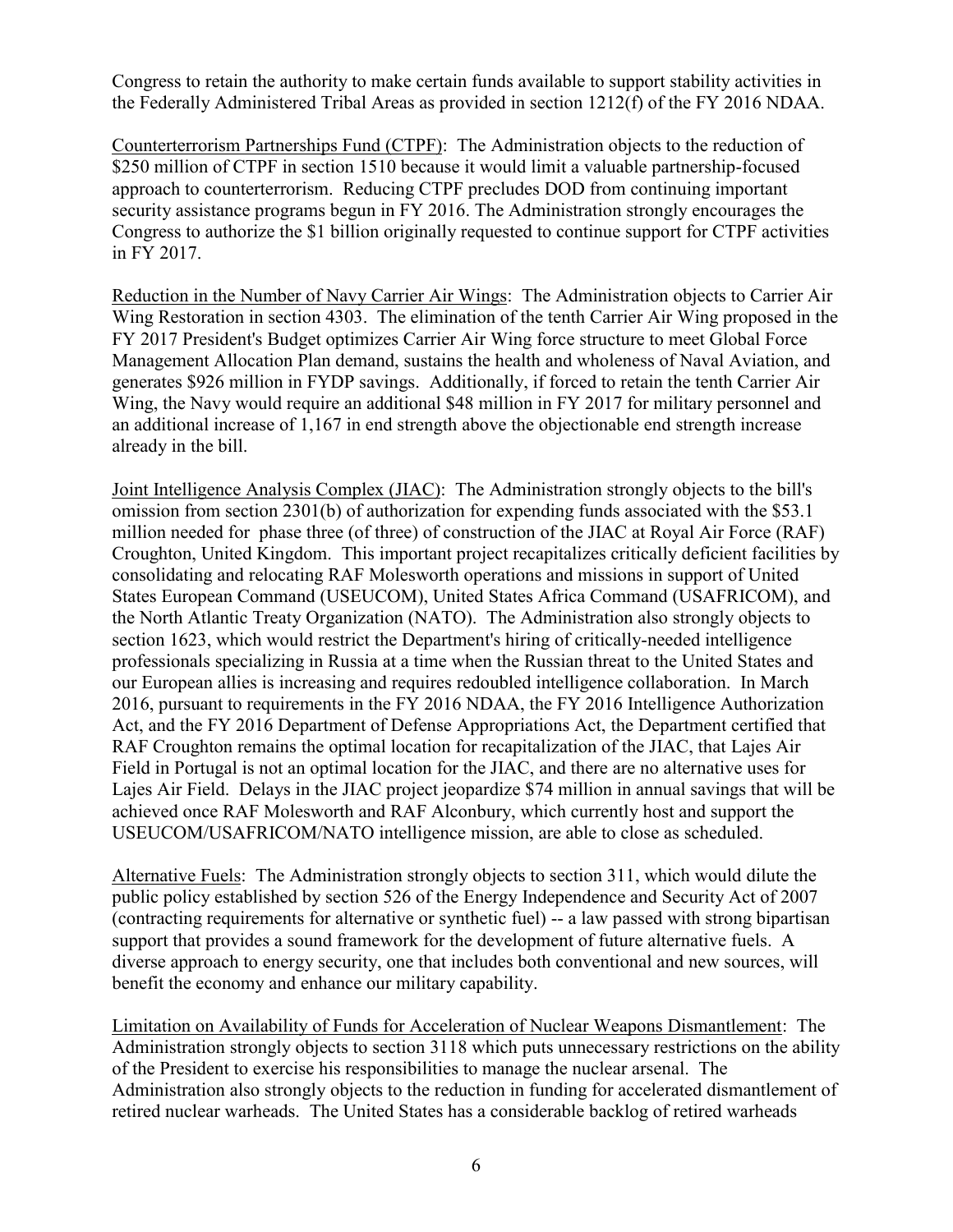awaiting dismantlement that are no longer needed for military purposes. Funding for accelerated dismantlement is important both to appropriately manage the U.S. nuclear arsenal in a safe and effective way and to demonstrate continued U.S. commitment to our nonproliferation and disarmament commitments.

Undermining Federal Oversight: The bill would hinder the effective oversight of critical nuclear security, safety, and environmental management programs, including: weapons modernization, nuclear nonproliferation, physical and cyber security, as well as cleanup and project management activities. Section 3116 and section 3117 would limit expenditures for salaries and program direction until the Secretary of Energy submits specific plans to Congress. These restrictions, coupled with authorized funding levels \$40 million below the President's request for National Nuclear Security Administration (NNSA) staffing, threaten the ability of the Department of Energy to recruit, maintain and train Federal staff to oversee the management of the nuclear security enterprise and the legacy of waste and contamination from nuclear weapons production. Relative to 2011, NNSA's workforce is 17 percent smaller despite an 18 percent increase in program funding. One measure of this imbalance of staffing-to-workload relates to the acquisition workforce. For NNSA, each Federal acquisition professional manages an average of \$116 million of program dollars compared to the Government average of \$10.7 million.

The Administration is concerned about section 3117, which would hold back 10 percent of program direction funds within the defense environmental cleanup program as a penalty until the submission of a report that presupposes the President's Budget request for future years. This provision infringes upon the Department's ability to manage its Federal workforce by arbitrarily limiting the expending of program direction funds that are used to pay salaries of workers who provide critically important Federal oversight at environmental cleanup sites across the country.

Prohibition on Availability of Funds for Provision of Certain Assistance to Russian Federation: The Administration strongly objects to section 3115, which would prohibit the use of funds for nuclear security activities in Russia unless the activities are "new and emergency" in nature, and unless the Department certifies that it has no backlog of deferred maintenance to physical security equipment and its own defense nuclear facilities. Effectively a blanket prohibition on nuclear security cooperation with Russia, this provision would prevent the United States from addressing nuclear security concerns by improving physical security at certain Russian nuclear sites, which is an essential element of U.S. global efforts to combat the threat of nuclear terrorism.

Nonproliferation Construction Mixed Oxide (MOX) Fuel Fabrication Facility: The Administration appreciates the provisional flexibility in section 3113 to terminate the MOX approach to plutonium disposition, once certain conditions are met. However, the Administration objects to a delay in funding the alternative plutonium disposition option and the effort to require continued construction in support of the MOX approach. Continuing construction, even temporarily, will result in additional millions of dollars being wasted rather than being directed to the alternative disposition method. The already-proven alternative method of disposition is expected to be significantly faster and less expensive than the MOX approach and has far lower risks. Another important consideration is that the alternative to MOX would likely enable the United States to remove plutonium from South Carolina decades sooner than MOX could.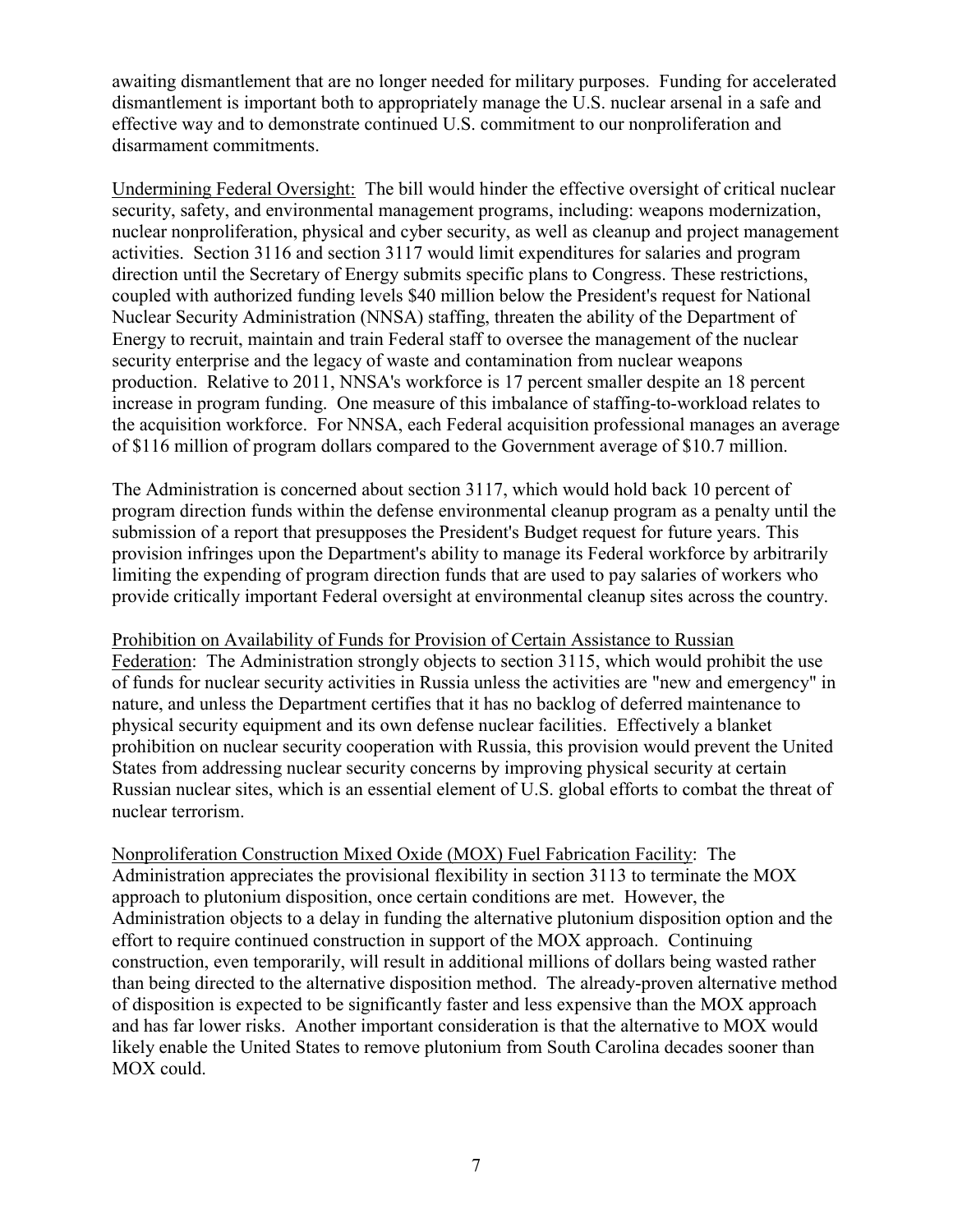Non-applicability of Certain Executive Orders to DOD and NNSA: The Administration strongly objects to section 1095, which would roll back important safeguards established by the President to ensure that taxpayer dollars do not reward corporations that break labor laws and thereby jeopardize the performance and cost of Federal contracting. These safeguards give Federal contracting officers the information they need to assess a contractor's record of integrity and assist contractors with significant labor violations in improving their labor law compliance. In doing so, these protections help ensure that law-abiding contractors do not have to compete with those who offer lower bids based on savings from skirting the law. The Administration is committed to working with contractors who invest in their workers' safety and maintain a fair and equitable workplace, and section 1095 would impede efforts that will bring efficiencies and cost savings to the Federal Government.

Missile Defense Programs: While appreciating the Committee's support of DOD's ballistic missile defense programs, the Administration strongly objects to section 1656, which would require the initiation of concept definition, design, research, development, and engineering evaluation and testing for a space-based intercept and defeat layer and space test bed. There currently is no requirement for a space-based intercept and there are concerns about the technical feasibility and long-term affordability of interceptors in space. In addition, the Administration objects to section 1663, which would direct the Director of the Missile Defense Agency (MDA) to issue a request for proposal to procure a medium-range discrimination radar or equivalent sensor for the defense of Hawaii. DOD is conducting a study to determine the appropriate balance of sensors and locations to best defend the homeland, including Hawaii; it will be completed in the fourth quarter of FY 2016. Section 1663 could limit the Administration's ability to defend the entire homeland and the flexibility to apply the best capabilities to address rapidly evolving threats.

Limitation on Availability of Funds for Patriot Lower Tier Air and Missile Defense Capability of the Army: The Administration objects to section 1658, which would infringe on the authority of the Secretary of the Army to set forth, approve, and execute requirements. It also would limit the Army's flexibility to trade cost and performance with schedule to ensure a system is fielded that meets requirements.

Prohibition on Availability of Funds for Countering Weapons of Mass Destruction System (CWMD) Constellation: The Administration objects to section 216, which would prohibit the obligation and expenditure of any funds in FY 2017 for research, development, and prototyping of the CWMD situational awareness information system known as "Constellation." DOD is developing and fielding a CWMD situational awareness system in response to requirements articulated by all combatant commands and validated by the Joint Requirements Oversight Council. This capability is critical to anticipating weapons of mass destruction threats from nation-state and non-state actors and sharing information between DOD and its U.S. interagency and international partners. The Constellation system will be deployed in July 2016 as a development prototype. Prohibiting use of FY 2017 funds effectively terminates this important initiative.

Defense Planning Guidance and Contingency Planning Guidance Information to Congress: The Administration strongly objects to provisions of section 904, which would direct the Secretary of Defense to submit to the Congressional defense Committees copies and detailed summaries of classified aspects of defense planning guidance, raising constitutional concerns. The defense planning guidance informs the Department's internal force planning, resourcing, and acquisition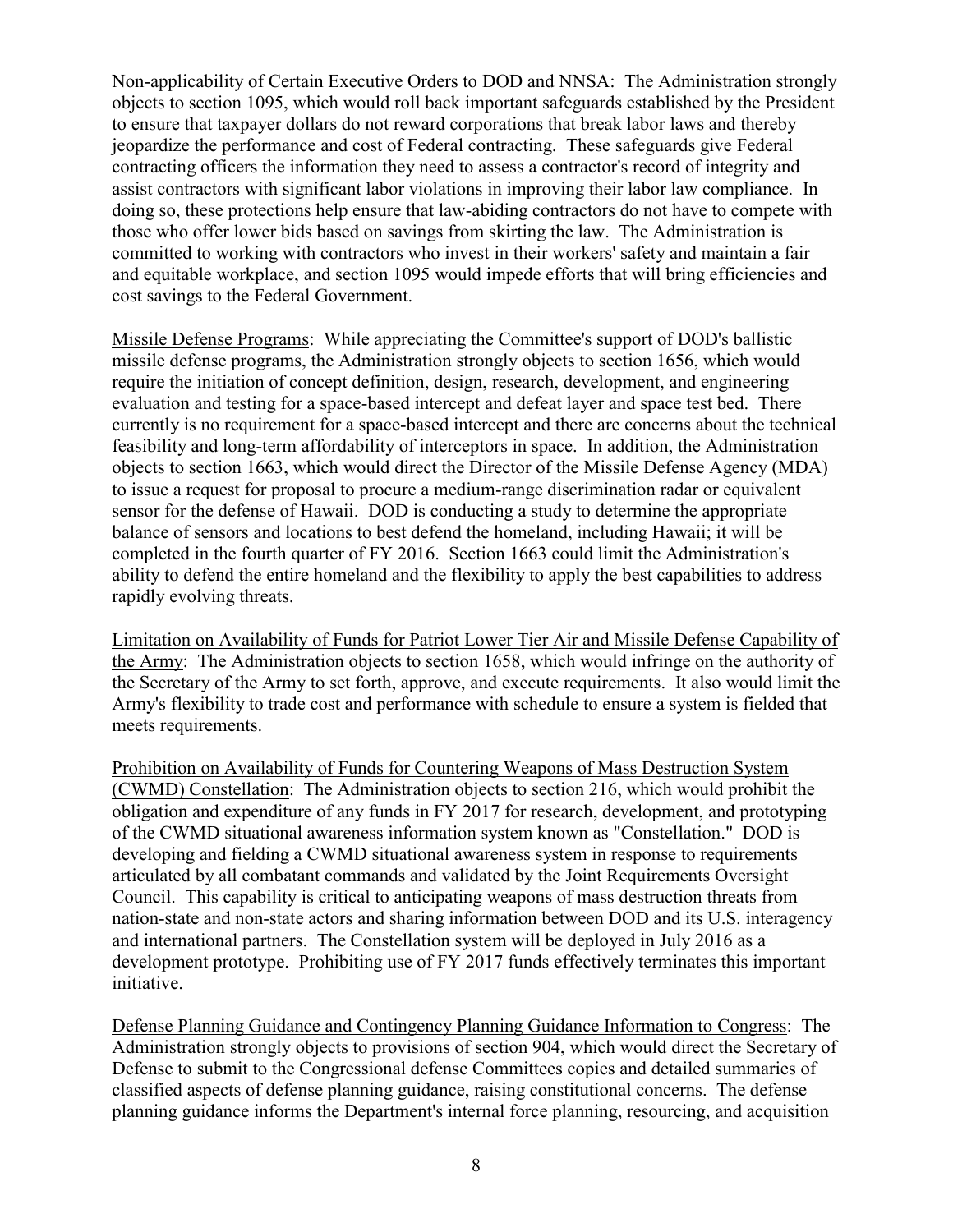processes, which collectively support the annual development and submission of the President's Budget. Release of this guidance risks impairing the confidentiality of the Secretary's direction to Departmental Components, which contain sensitive national security information protected by executive privilege, and which directly informs both the development of Components' Program Objective Memorandums and decisions affecting Departmental programs in the Program and Budget Review process. Regarding contingency planning, information about potential future military operations used in the preparation of contingency plans is limited even within the Department to those individuals having a mission-critical role in the production, review, or execution of those plans or operations. Release of this information would interfere with the prerogative of the President and the Secretary of Defense to communicate direction to subordinate military commanders containing sensitive national security information that is protected by executive privilege. In addition, the required inclusion in the guidance of "any additional or alternative views of the Chairman of the Joint Chiefs of Staff, including any military assessment of risks associated with the defense strategy," risks impairment of the Department's programs by compromising the candor and confidentiality of pre-decisional advice given to the Secretary of Defense and the President.

Role of Military Medical Treatment Facilities and Changes in Their Management: The Administration objects to provisions in sections 702 and 703. Section 702 realigns the management of Service military treatment facilities (MTFs) to the Director, Defense Health Agency (DHA). This section raises serious concerns regarding reporting chains to Service commands and DHA. While this proposal seeks to gain standardization by centralizing decision authority, the integration of the Services' MTF operating systems under the DHA would incur very high costs and would compromise the effectiveness of the MTFs as readiness platforms supporting the operational warfighter. Section 703 defines criteria for MTF types based on the availability of civilian health care in the surrounding geographical areas without regard to the readiness requirements of military medical providers. Both of these provisions raise serious concerns about the interplay between operational readiness requirements and health delivery. The Department looks forward to working with the Congress to achieve comprehensive reform of the Military Health System that carefully considers all of these matters.

Military Response Options to Russian Federation Violation of Intermediate-Range Nuclear Forces (INF) Treaty: The Administration strongly objects to section 1232 which makes some DOD funding in support of the Executive Office of the President (EOP) contingent upon submission of a report by the Secretary of Defense. DOD provides support to the EOP that is entirely unrelated to the INF Treaty, including the White House Military Office that provides direct support to the President for transportation, communications, and emergency medical services. Limiting these funds will also have a negative impact on the ability of the EOP to manage and oversee vital national security defense policy development and implementation.

Open Skies Treaty: The Administration strongly objects to section 1231, which would effectively prohibit the expenditure of funds pertaining to the Open Skies Treaty. This would preclude U.S. participation in certification of Russian infra-red (IR) and synthetic aperture radar (SAR) sensors, which in turn would prevent the United States from objecting to the certification of these aircraft and sensors. Meanwhile, other State Parties could certify a Russian aircraft equipped with IR and SAR sensors. Section 1231 would also prohibit the expenditure of funds to accept an initial Russian observation flight equipped with IR and SAR sensors, preventing the United States from fulfilling its obligations under the Treaty, which was ratified by the President and for which the Senate provided its advice and overwhelming consent. Also, the 14 day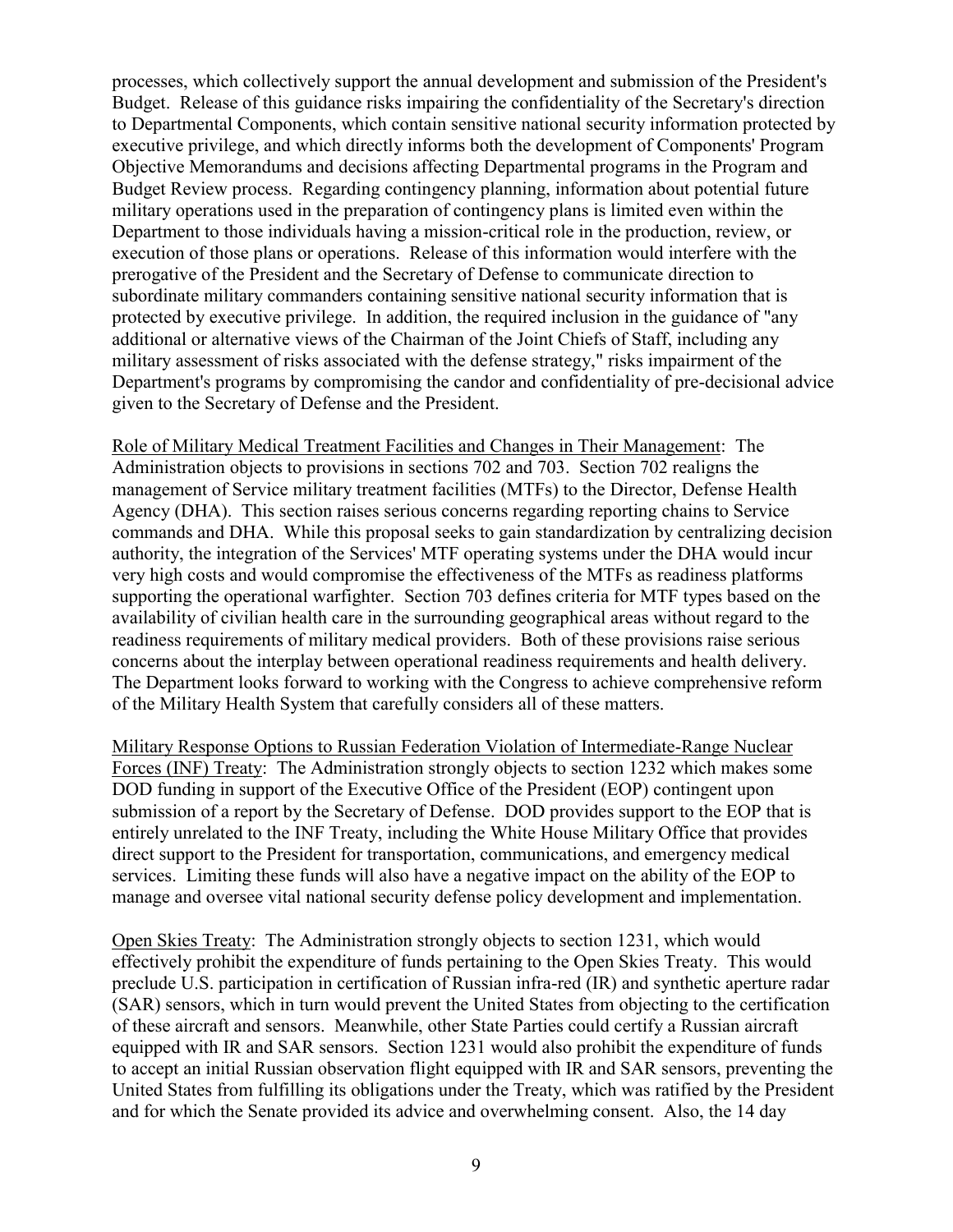reporting requirement imposed by the NDAA would be impossible to meet because treaty procedures allow 15 days for data processing to verify treaty compliance, and the Department would need additional time to transport and analyze the data.

New START (Strategic Arms Reduction Treaty): The Administration strongly objects to section 1645, which would make the obligation and expenditure of DOD funds to extend the New START Treaty dependent upon the submission of onerous and duplicative reporting on arms control and military balance issues. This provision would impede the United States from exercising an existing right under the Treaty, which was ratified by the President with the advice and consent of the Senate in 2010. With implementation of the Treaty well underway, a decision to extend the Treaty in order to constrain Russia's strategic nuclear forces for an additional five years rests with the President in his capacity as commander-in-chief. In addition, section 1645 would require the Chairman of the Joint Chiefs of Staff to report to Congress on the Treaty's national security value to the United States, a determination that should take into account the views of the entire Executive Branch, including the Intelligence Community (IC). Similarly, this provision assigns to the Director of National Intelligence the sole responsibility to report on Russia's compliance with its arms control obligations. Section 403 of the Arms Control and Disarmament Act, as amended (22 U.S.C. 2593a), already requires a report by the President on *Adherence to and Compliance with Arms Control, Nonproliferation, and Disarmament Agreements and Commitments*. By Executive Order, the State Department produces and submits to Congress this report, in coordination with the Departments of Defense and Energy, as well as the IC.

Afghan Special Immigrant Visas (SIV): The Administration objects to the lack of authorization in section 1216 for additional visas for the Afghan SIV program, which would enable Afghan nationals who have aided U.S. efforts through their work, and who experience an ongoing serious threat as a result, to apply for these visas. Additional numbers will be necessary to issue visas to all qualified applicants under current law. Further, the Administration strongly objects to the proposed dramatic cut back in section 1216 of the scope of eligibility for Afghans who have worked for the U.S. Government other than supporting its military forces. By narrowing eligibility, the program would erode the expectations of hundreds of Afghan staff whose lives remain in danger because of their work for the U.S. mission and also make it more difficult to hire and retain qualified Afghan staff who are essential to achieving our diplomatic and assistance goals.

Innovation and Access to Non-Traditional Suppliers: The Administration objects to the authorization reduction and flexibility limitations in section 217 on programs that seek to broaden DOD's access to innovative companies and technologies. Specifically, the Administration is concerned with the complete elimination of the investment funding associated with the Defense Innovation Unit Experiment, as well as the reduction in funding for the Strategic Capabilities Office and In-Q-Tel's efforts to explore innovative technologies that enable the efficient incorporation into weapons systems and operations capabilities. While relatively modest compared to the Department's overall budget, these investments will enable the development of leading-edge, primarily asymmetric capabilities and help spur development of new ways of warfighting to counter advanced adversaries. In order to sustain technological superiority, the Department must take advantage of the rapid evolution of emerging commercial technologies that, when integrated with military systems and novel concept of operations, will be a source of battlefield advantage.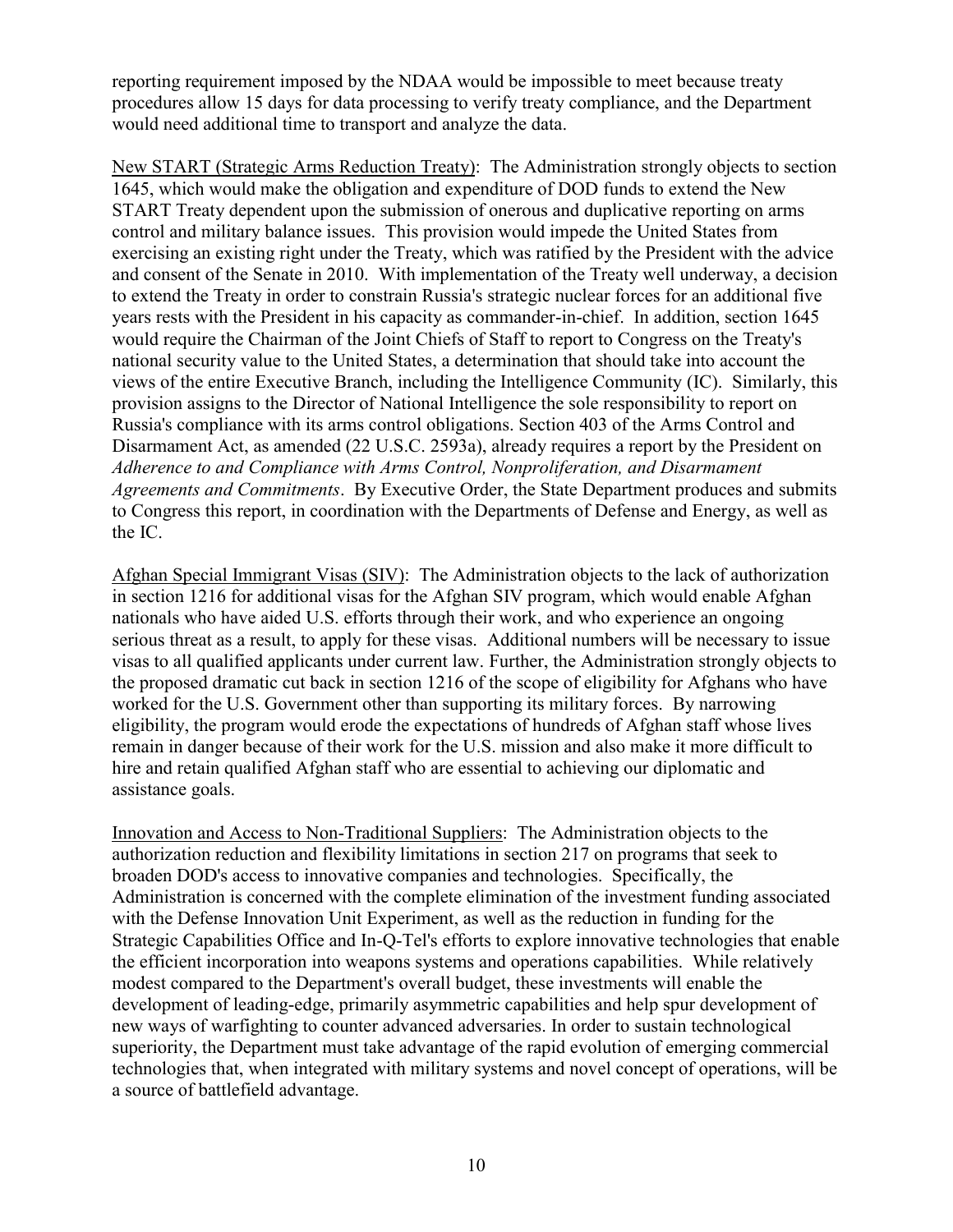Providing Footwear to Recruits at Initial Entry Training: The Administration objects to section 808, which would require the Army, Navy, Air Force, and Marine Corps to provide athletic footwear directly to recruits upon their entry into the Armed Forces instead of providing a cash allowance for the purchase of such footwear, at the choice of the recruit. Because it is likely that only one company could benefit disproportionately from such DOD purchasing requirements, this provision essentially serves as preferential arrangement for a particular company. Mandating that a specific article of clothing be provided to new recruits is unprecedented and, in the case of athletic shoes, runs counter to research that indicates a strong correlation between the variety of athletic shoes available, fit, and comfort, and reduced injury rates. Forcing DOD into a "one size fits all" approach to athletic footwear may contribute to a higher incidence of injury to new recruits during one of the most critical times in a member's military training. DOD places the health of our service members above all other considerations.

Prohibition on Per Diem Allowance Reductions Based on the Duration of Temporary Duty Assignment or Civilian Travel: The Administration objects to section 603, which would prohibit a reduced flat per diem rate for uniformed service members and DOD civilian employees who travel to one location for more than 30 days. This prohibition, which applies only to the Department, is contrary to the growing Government-wide trend toward implementing flat rate per diem for long-term travel. Section 603 would nullify an evidence-based policy decision that compensates DOD travelers for the expenses incurred, demonstrates the Department's stewardship of taxpayer funds, and meets external mandates to simplify travel and reduce costs. The significant increased costs would negate annual programmed savings affecting force readiness and reduce the Department's ability to fully fund official travel by imposing an unfunded annual requirement on the military departments. The prohibition would add \$56 million or more annually to the Department's travel costs.

Clarification of Contracts Covered by Airlift Service Provision: The Administration objects to section 1085, which would expand the definition of a "contract for airlift service" to include any DOD contract in which "transportation services are used in the performance of the contract or any subcontract (at any tier)." Section 9516 of title 10, United States Code, requires DOD contracts for airlift services involving transportation by aircraft eligible for the Civil Reserve Air Fleet program to be awarded to air carriers in the program. Section 1085 would significantly expand the range of contracts to which section 9516 applies and affect hundreds, if not thousands, of DOD contracts for supplies and services in which the use of air transportation is incidental to the performance of the contract or subcontracts at every tier. This provision would provide little benefit to DOD, restrict the Department's operational flexibility, significantly increase costs to the taxpayer, and place impractical and unnecessary constraints on DOD contracts.

Plans on Transfer of Acquisition and Funding Authority of Certain Weather Missions to National Reconnaissance Office (NRO): The Administration objects to section 1609, which would transfer acquisition and funding authority for some environmental monitoring missions from the Air Force to the NRO. The DOD weather enterprise should be managed as an integrated mission. The Air Force currently provides space-based environmental monitoring systems, services, and data products to support a large number of strategic and tactical users. Section 1609 would make integrated sensor collection, mission management, data processing, and forecasting less efficient by segregating overlapping requirements across multiple organizations. Managing the DOD weather enterprise as a whole is the most affordable and effective way to meet warfighter requirements within available resources. There is currently no Air Force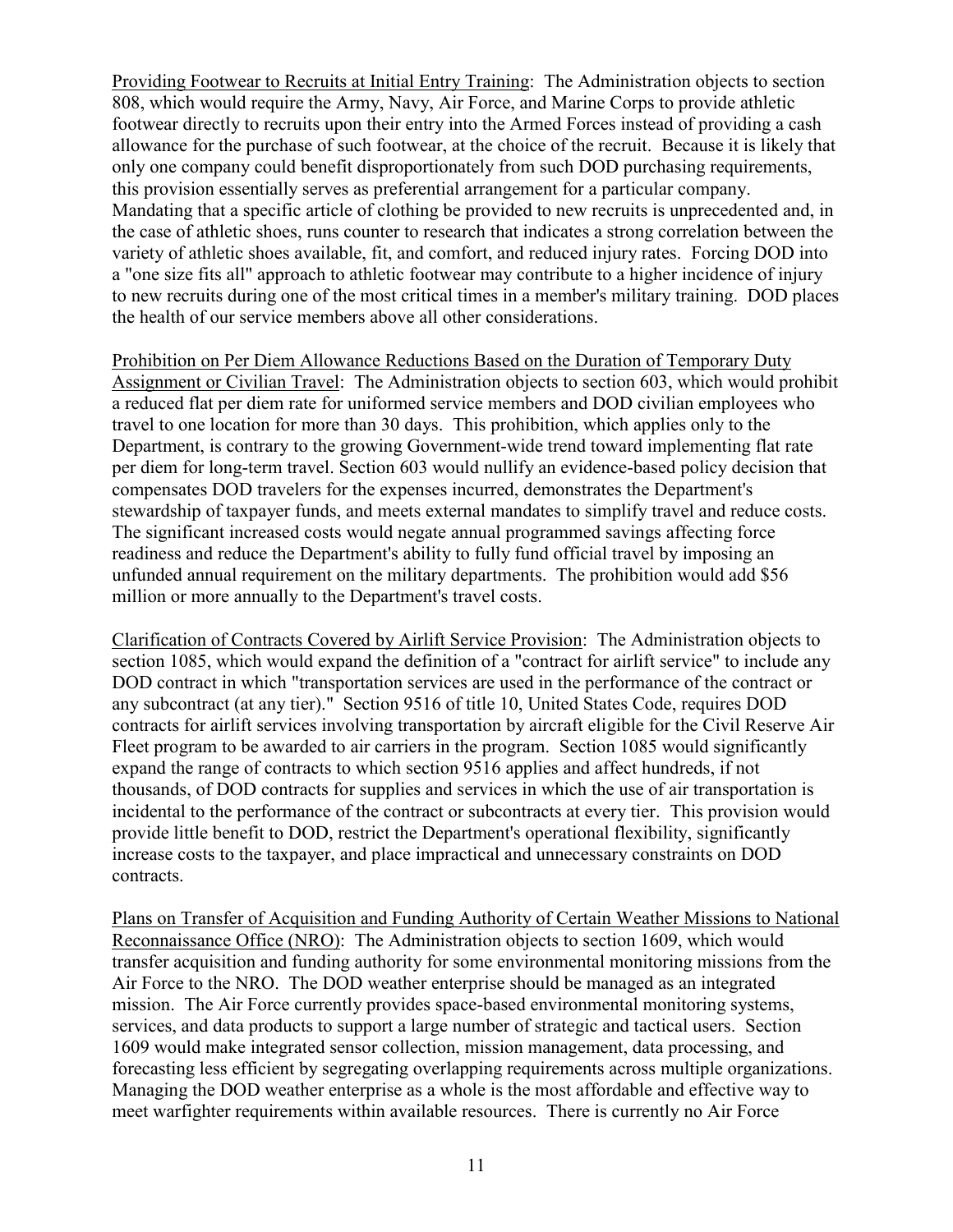investment funding for a cloud characterization and theater weather imagery system or capability that could be transferred to the NRO.

Hypersonic Boost Glide Vehicle Defense: While appreciating the Committee's support to ensure defense against hypersonic boost glide vehicles, the Administration objects to section 1657, which would direct the Director of the MDA to establish a program of record. This provision could limit the Administration's ability to establish the best Service or Agency to establish a program of record to defend against hypersonic boost glide vehicles.

Establishment of Unified Combatant Command for Cyber Operations: The Administration appreciates the Committee's support for DOD's cyber mission and forces, but objects to statutorily requiring the establishment of a unified combatant command for cyber operations in section 911. The Secretary of Defense and Chairman of the Joint Chiefs of Staff should retain the flexibility to recommend to the President changes to the unified command plan that they believe would most effectively organize the military to address an ever-evolving threat environment.

Restructuring of the Distributed Common Ground System of the Army (DCGS-A): The Administration objects to section 219, which would restrict the development and integration of DCGS-A Increment 2 components where a commercial software is capable of fulfilling at least 80 percent of the component's requirement. This provision is duplicative and unnecessary and mandates a commercial solution without regard for price, ability to support a modular open system architecture, or cost associated with proprietary software maintenance. In practice, the provision could mandate acquisition of a system comprised of commercial products that do not fully meet required Key Performance Parameters without due consideration of integration costs and schedule impacts, putting the system's affordability, functionality, and interoperability at risk.

Consolidation of Nuclear Command, Control, and Communications (NC3) Functions of the Air Force: The Administration objects to section 1646, which would require the Air Force to consolidate NC3 under a single commander and include the Integrated Tactical Warning and Attack Assessment (ITW/AA) system as a part of NC3. The Administration objects to the inclusion of ITW/AA within NC3 because it would fracture the space and missile-warning enterprise and adversely affect critical missile-warning and air defense operations. Furthermore, the consolidation would violate Commander of North American Aerospace Defense Command (NORAD) authorities for executing NORAD's aerospace warning mission and, thus, would require revision of the U.S. bi-national agreement with Canada. Also, the Air Force has already made significant progress towards consolidating the mission under a single commander (Commander of Air Force Global Strike Command).

Joint Improvised Explosive Device Defeat Fund (JIEDDF): While the Administration appreciates the Committee expanding the authority to interdict improvised explosive device precursor chemicals in foreign countries of concern, section 1532 fails to address the successor fund to the JIEDDF mandated by the NDAA for FY 2016. Without the authorization of the JIEDDF, the successor fund proposed by DOD, the Administration is constrained in its ability to rapidly respond to non-traditional, unanticipated improvised threats on the battlefield and to protect against the rapidly emerging improvised threats currently faced by U.S. forces.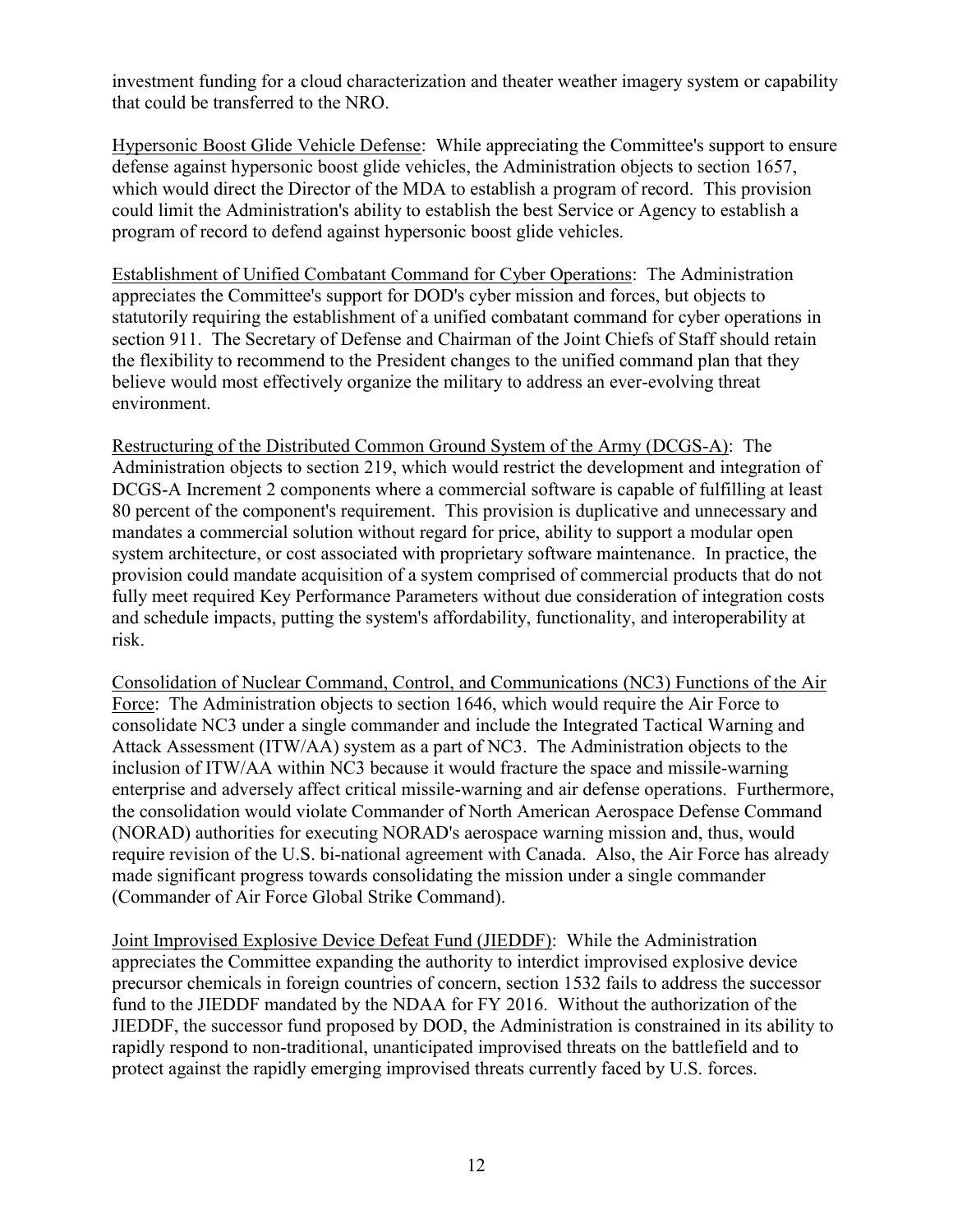Reduction in General Officer and Flag Officer Grades and Positions: While the Administration supports simplifying and improving command and control of the military, particularly where the number of four-star positions have made headquarters either top-heavy or less efficient, it objects to section 910, which would limit the grade of service or functional component commanders of combatant commands to be no higher than lieutenant general or vice admiral, and reduce the total number of officers serving in the grade of general or admiral by five. The Administration intends to reduce the number of four-star positions and across-the-board mandated reductions are unnecessary.

Restriction on the Application of the Prohibition on Performance of Non-Defense Audits by Defense Contract Audit Agency (DCAA): The Administration strongly objects to section 840, which provides a limited roll-back of the prohibition on performance of non-defense audits by DCAA. The Administration recommends simply rescinding the prohibition on performance of non-defense audits contained in section 893 of the FY 2016 NDAA. Maintaining the current prohibition on performance of non-defense agencies by DCAA extends the length of time it would take DCAA to reduce its incurred cost backlog and creates additional burdens and audit inefficiencies on the audit process for both contractors and Government agencies. The requirement in the Committee report for a comprehensive review by the Comptroller General of the United States of DCAA's current backlog is a more appropriate vehicle to identify potential remedies to address DCAA's incurred cost backlog.

Dual Status Military Technicians: The Administration objects to section 514, which would exempt dual status military technicians from civilian employee furloughs. Military technicians are civilian employees and should be treated in the same manner as all Federal civilian employees. As civilian employees, there are civilian furlough exemptions allowed by statute that would permit certain technicians to continue working. In addition, in the event of an emergency, these personnel could be activated, at which point they would convert to military status and would no longer be subject to furlough.

Unobligated Balances Reductions: The Administration objects to the \$2 billion reduction for unobligated balances across multiple appropriations. For Operation and Maintenance appropriations, \$1.1 billion of the reductions will only be applied to those programs funded in section 4301, which include the military services' readiness, depot maintenance, base operations support, and facilities sustainment, restoration, and modernization line items. These reductions will delay the Department's full-spectrum readiness recovery efforts and increase the backlog of maintenance at the services' depot facilities. As part of the budget analysis, the Department reviewed the services' unobligated balances and realigned savings from historically underperforming accounts into readiness and operations accounts for FY 2017. The remaining \$200 million reduction for Operation and Maintenance unobligated balances will affect Army Operation and Maintenance programs funded in section 4302, which include contingency operations and reset. This reduction will delay the Department's efforts to support ongoing overseas contingency operations and reset for equipment returning from theater.

National Biodefense Strategy: The Administration strongly objects to section 1086 which would require the Secretaries of Defense, Health and Human Services, Homeland Security, and Agriculture to jointly develop a biodefense strategy and an associated implementation plan. The Executive Branch already works under several existing Presidential Policy Directives covering biodefense and these make section 1086 redundant. Additionally, biodefense is a cross agency national security priority that needs to be coordinated by the EOP. As such, the National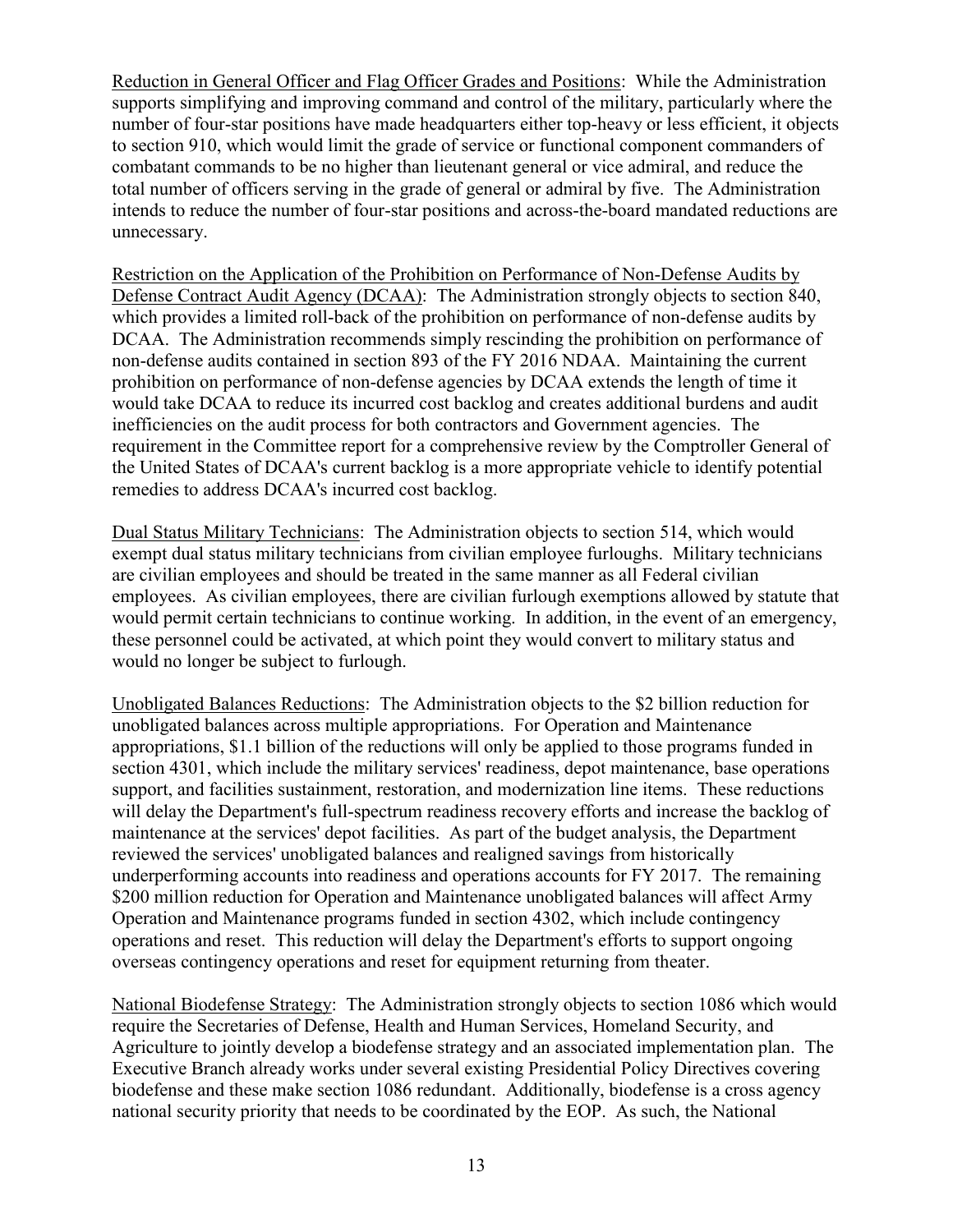Security Council staff is currently working with all relevant departments and agencies to develop, coordinate, implement and review biodefense efforts. Implementing a new structure and process outside of the normal Executive Branch coordinating mechanism will lead to confusion, and may slow or reverse the strong progress the agencies have made in developing robust biodefense programs.

Joint Urgent Operational Needs Fund (JUONF): The Administration objects to the elimination of its base funding JUONF request of \$99.3 million. This funding is vital to the Department's ability to quickly begin responding to urgent operational needs. Eliminating this funding may increase life-threatening risks to service members and contribute to critical mission failures.

Uniform Code of Military Justice (UCMJ) Reform: The Administration appreciates that the bill adopts a number of the UCMJ reforms proposed by the Administration, including enhanced victims' rights (including anti-retaliatory measures), improvements to trial procedures, and updated sentencing guidelines.

Housing Unaccompanied Children: The Administration strongly objects to section 2812, which would prohibit the use of a military installation located in the United States to house any unaccompanied child. The Department of Health and Human Services' Office of Refugee Resettlement (ORR) is required by law to provide for the shelter, care, and placement of unaccompanied children referred to its custody. The number of children referred to ORR custody is difficult to predict and fluctuates throughout the year. As a result, ORR continually works to identify shelter options in the event of caseload increases, including space to temporarily house children when standard capacity is exceeded. These additional shelter options may include, but are not limited to, DOD facilities. DOD assists with the identification of those sites to ensure that such use would not adversely impact DOD operations. In addition, ORR reimburses DOD for the temporary use of DOD facilities and children are not cared for by DOD personnel. Given the unpredictability of flows in unaccompanied children arrivals, limiting the available shelter options would present serious difficulties for ORR contingency planning and would likely increase costs to U.S. taxpayers.

Personnel Provisions: The Administration has concerns with section 1109, which would limit the period of time for which an employee of the Federal Government may be put on administrative leave. The provision substantially limits Federal agencies' discretion, would be administratively burdensome, and, in many cases, would not allow time for the agency to thoroughly investigate and adjudicate issues in a legally defensible manner due to many factors. Section 1109 could also pose safety and national security issues, as it would restrain an agency's use of administrative leave in conjunction with a proposed adverse action and where an agency believes the employee may otherwise pose a threat to safety and security in the workplace, or to the proper safeguarding of sensitive information or operations. Further, for IC agencies, the requirement for notice to Congressional committees other than their authorizing committees could create unacceptable counterintelligence or security risks. The Administration also has concerns with section 1110, which would require an agency head to make a permanent personnel file notation for an individual who resigns while under investigation if an adverse finding is made. This section would be difficult to implement because it is unclear what would be expected of an agency under these circumstances since they are often precluded from taking any disciplinary action against individuals who are no longer employed by the agency. While section 1110 would provide for a process for notification and appeals, the process in and of itself would not correct the inherent flaw of placing a notation in an individual's official personnel file based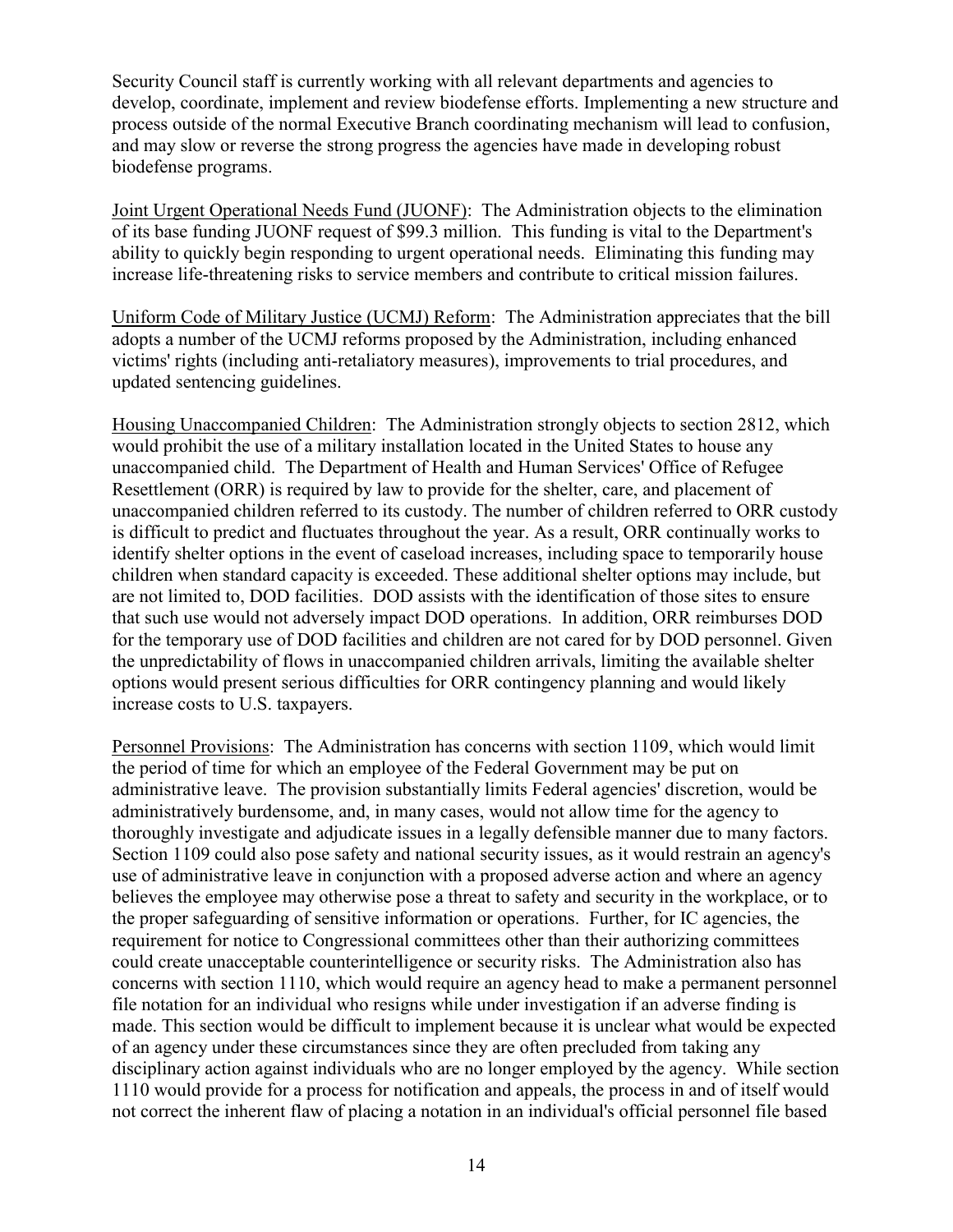on what may be an incomplete investigation, and without a full determination by the agency that an adverse personnel action would have been warranted.

Small Business Set-Aside Threshold: The Administration strongly opposes section 1804, which would synchronize the dollar amount of the statutory small business set-aside threshold in the Small Business Act to the level of the simplified acquisition threshold (SAT). The Administration seeks to increase the SAT from its current level of \$150,000 to \$500,000 in order to make transacting with the Government easier and less costly for contractors, including many enterprising small businesses offering emerging technologies that can be used to fight cyberattacks and support forward-leaning twenty-first century digital activities. Despite the important benefits associated with raising the SAT, a parallel increase in the set-aside threshold could, by significantly reducing the value of procurements accessible to them, create friction with our trade agreement partners, who could seek to retaliate by reducing the ability of U.S. small businesses from competing for Government procurement contracts in their markets. Small businesses already receive a significant portion of Federal contract work between \$150,000 and \$500,000 and do not require imposition of the statutory set-aside in order to effectively compete for and receive work from the Government under \$500,000.

Exemptions to Civil Rights Laws: The Administration strongly objects to section 1094, which would undermine important protections put in place by the President to ensure that Federal contractors and subcontractors do not engage in discriminatory employment practices. This Administration is committed to promoting equal employment opportunities for all Americans regardless of who they are or who they love while at the same time preserving longstanding safeguards in the law for religious liberty, including the religious exemption codified in Title VII of the Civil Rights Act of 1964. In authorizing certain Federal awardees to discriminate in Government-funded jobs, section 1094 represents a step in the wrong direction for our country that will keep qualified American workers from being able to hold jobs funded by the American people.

Supply of Specialty Motors from Certain Manufacturers: The Administration objects to section 346 because this provision would erode energy and consumer cost savings from the final rule that amended the energy conservation standards for electric motors, undermine the Department of Energy's consensus agreement that involved a wide range of stakeholders in the rulemaking process, and exploit the loopholes that exist in the current regulations by allowing small businesses not to comply. This provision could harm domestic businesses and further complicate the market as cheap imports could also exploit this proposal.

Impairment of Endangered Species Act (ESA) Conservation and Public Land Management: The Administration strongly objects to sections 2864 and 2865, which undermine State and Federal cooperative efforts to protect the Greater Sage Grouse and Lesser Prairie Chicken, as well as Section 2866, which removes the American Burying Beetle from the Endangered Species List. Section 2864 would effectively override longstanding principles of major Federal land management statutes, including the Federal Land Policy and Management Act and the National Forest Management Act. Congressionally-mandated removal from the Endangered Species List, delays in determining species status, and State control over Federal public lands undermine the science-based decision-making at the core of the ESA, are unnecessary for military readiness, and are ill-advised for purposes of public land management. These provisions are non-germane to the NDAA, would impair the protection afforded by the ESA, and undermine years of collaborative conservation work with private landowners, States, and other stakeholders.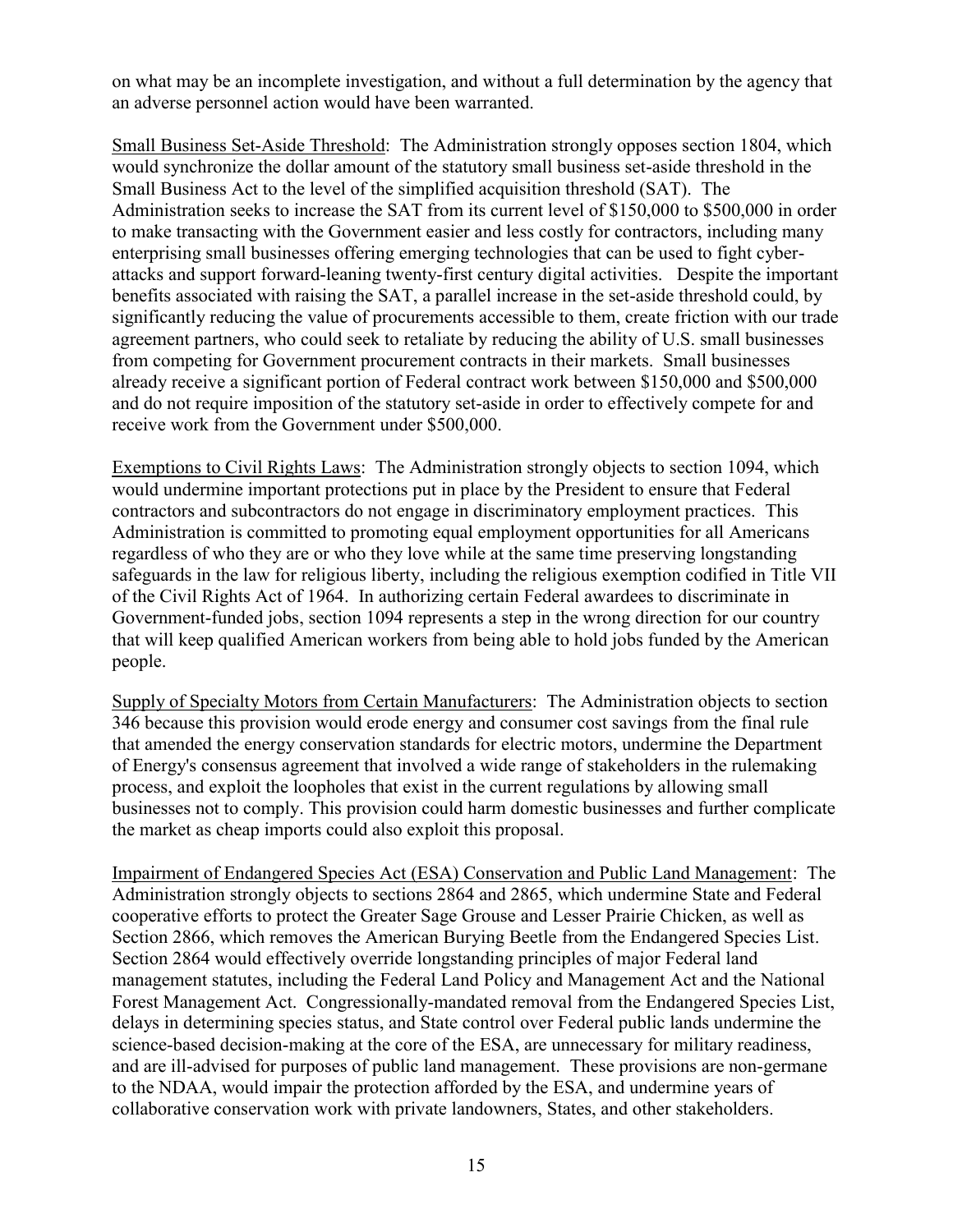The National Historic Preservation Act: The Administration objects to section 2855, which would amend the National Historic Preservation Act to allow Federal agencies to object to a designation of Federal properties for reasons of national security. Listing a property on the National Register of Historic Places, or designating it as a National Historic Landmark, does not limit any Federal agency's decision-making authority. Decisions on how to manage the property, informed by the evaluation of its significance and integrity, remain the responsibility of the agency with jurisdiction over that property. The Administration is not aware of any specific instance where such a designation has adversely affected national security. Enactment of this section could lead to a fundamental weakening of highly successful and widely admired programs that Congress intended to help recognize and protect our shared heritage.

Military Land Withdrawals: The Administration has concerns with sections 2841 and 2842 relating to military land withdrawals. With regard to the provisions applicable to public lands, the responsible agencies will continue to coordinate to facilitate responsible use of public lands to support military readiness, training, and testing, acknowledging the current system of periodic legislative re-withdrawals is not particularly efficient and does not provide for the optimum land management regime. However, the Administration is not prepared to support transfers of such lands without a process that provides careful consideration of the evolving needs, interests, and any supporting legislative provisions. The Administration stands ready to consider measures and approaches to make the use of public lands for military needs more efficient. The Administration cannot support provisions that would alter the current use and management structure of the Desert National Wildlife Refuge and strongly opposes provisions that could allow unrestricted Air Force activities in areas of the Refuge. The Administration also recommends adoption of its proposal to standardize various land withdrawal termination dates, a measure that was replaced by the current section 2841.

Utah Test and Training Range: While the Administration supports the appropriate and responsible use of public lands for military purposes, the Administration opposes provisions in Title XXX that would prevent the effective management of Federal lands, including those proposed for temporary use and closure. Further the Administration strongly objects to exchanges of Federal land in Utah without adequate consideration to the Federal taxpayer or NEPA contained in section 3023 and to section 3031, which would recognize the existence and validity of unsubstantiated and disputed claims of road rights-of-way across Federal lands in Utah. These sections are not necessary to further the military mission of the Utah Test and Training Range.

Ballast Water: The Administration objects to Title XXXVI, which undermines the ability to fight the spread of invasive species in our Nation's waters because it, in part: would lack critical civil and criminal enforcement mechanisms present in the existing statutory and regulatory regime, the absence of which would irreparably hinder the successful prosecution of unlawful discharges; would effectively discard the existing body of domestic environmental laws as those laws apply to vessel discharges; would jettison well-established statutory and regulatory regimes that implement U.S. international legal obligations; and would fail to preserve expressly the authorities of the Secretary of Commerce and the Secretary of the Interior to exercise administrative control over waters under each Secretary's jurisdiction.

Maritime Administration/U.S. Merchant Marine Academy Restrictions: The Administration opposes sections 3507 and 3508. Section 3507 would preclude many qualified candidates with experience in managing higher learning institutions from applying for the position of